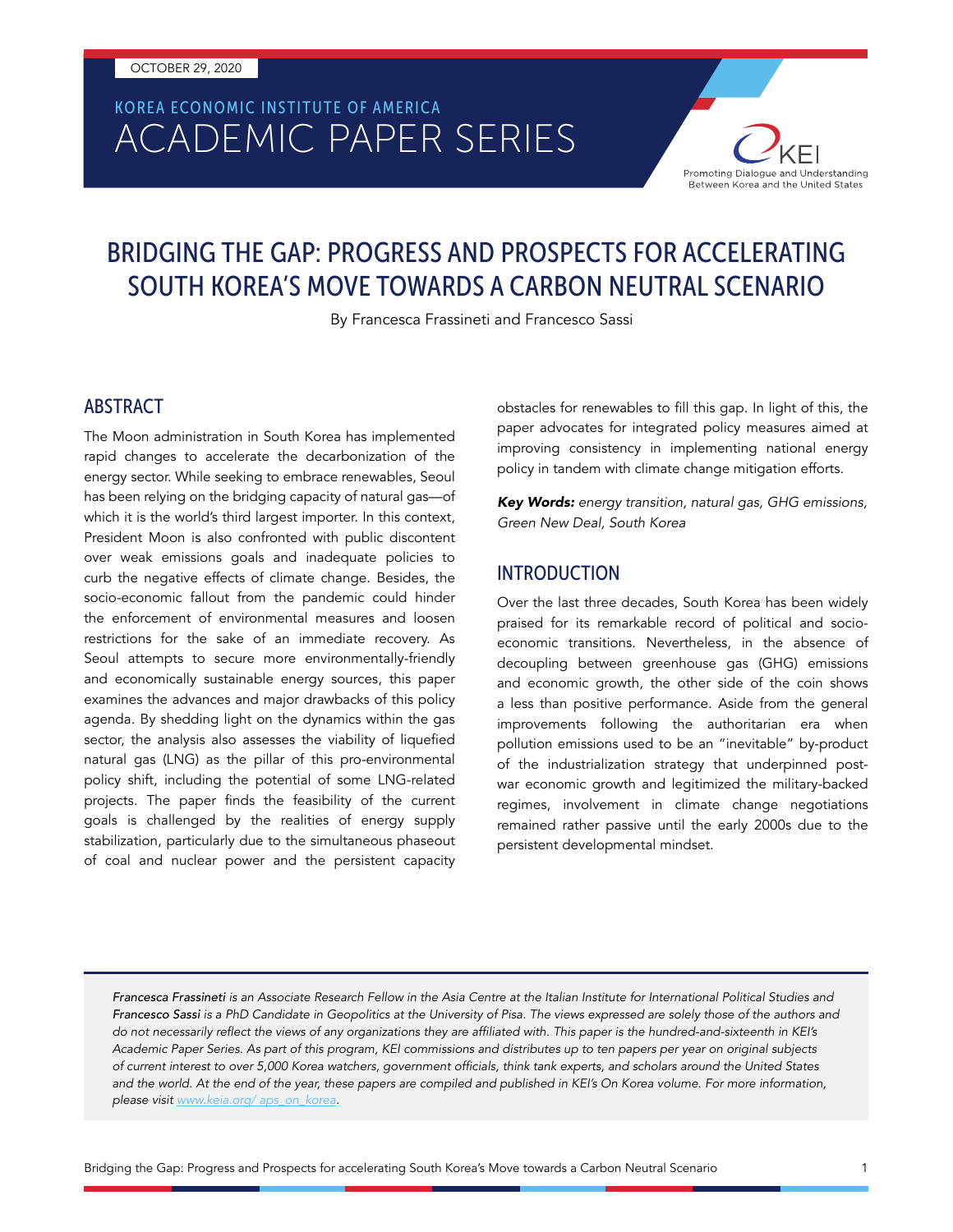While many developed countries saw a slower rate of emissions growth, and even a downward trend, South Korea's emissions ramped up by 71.6% on a per capita basis between 1990 and 2005.<sup>1</sup> This was largely driven by demand for its manufacturing products and mounting household electricity consumption favored by government-controlled low prices (Figure 1).<sup>2</sup> Moreover, South Korea has a poor record in terms of energy intensity, consistently higher than the OECD average (Figure 2). As a result, Seoul came under international pressure to shoulder more of its responsibilities in terms of climate mitigation actions, as hiding behind the developing country claim would no longer be acceptable.<sup>3</sup>

Under the national vision of "Low Carbon, Green Growth" launched by the Lee Myung-bak administration, South Korea's environmental commitments were remarkably upgraded. At the same time, reducing carbon emissions was understood as the outcome of policy initiatives primarily intended to promote new drivers of growth to help Seoul weather the Great Recession. Indeed, increasing the supply

of low-carbon nuclear energy and creating new jobs through spending 2% of GDP in green industries were among the core components of Lee's response to a mix of international and domestic issues dominated by the question of energy security. Aside from serving the foreign policy purpose of being a broker between developing and developed economies, enhancing South Korea's green profile led to its first voluntary international pledge to cut GHG emissions by 30% below "business-as-usual" (BAU) levels by 2020. The successive administration reset the target to 37%, yet extended the deadline to 2030. In spite of being Korea's first binding commitment in this field and part of its pledges at COP21, it was actually weakened and, to this date, it is still rated as "highly insufficient" by Climate Action Tracker on the grounds that if all states that were party to the Paris Agreement were to share the same goal, the temperature would be well above the 2°C limit.4 The current Moon Jaein government has hitherto revised the GHG Reduction Roadmap but not its emissions target, which is thus at odds with the above international undertakings.

 $Q_{\text{KF}}$ 



#### Bridging the Gap: Progress and Prospects for accelerating South Korea's Move towards a Carbon Neutral Scenario 2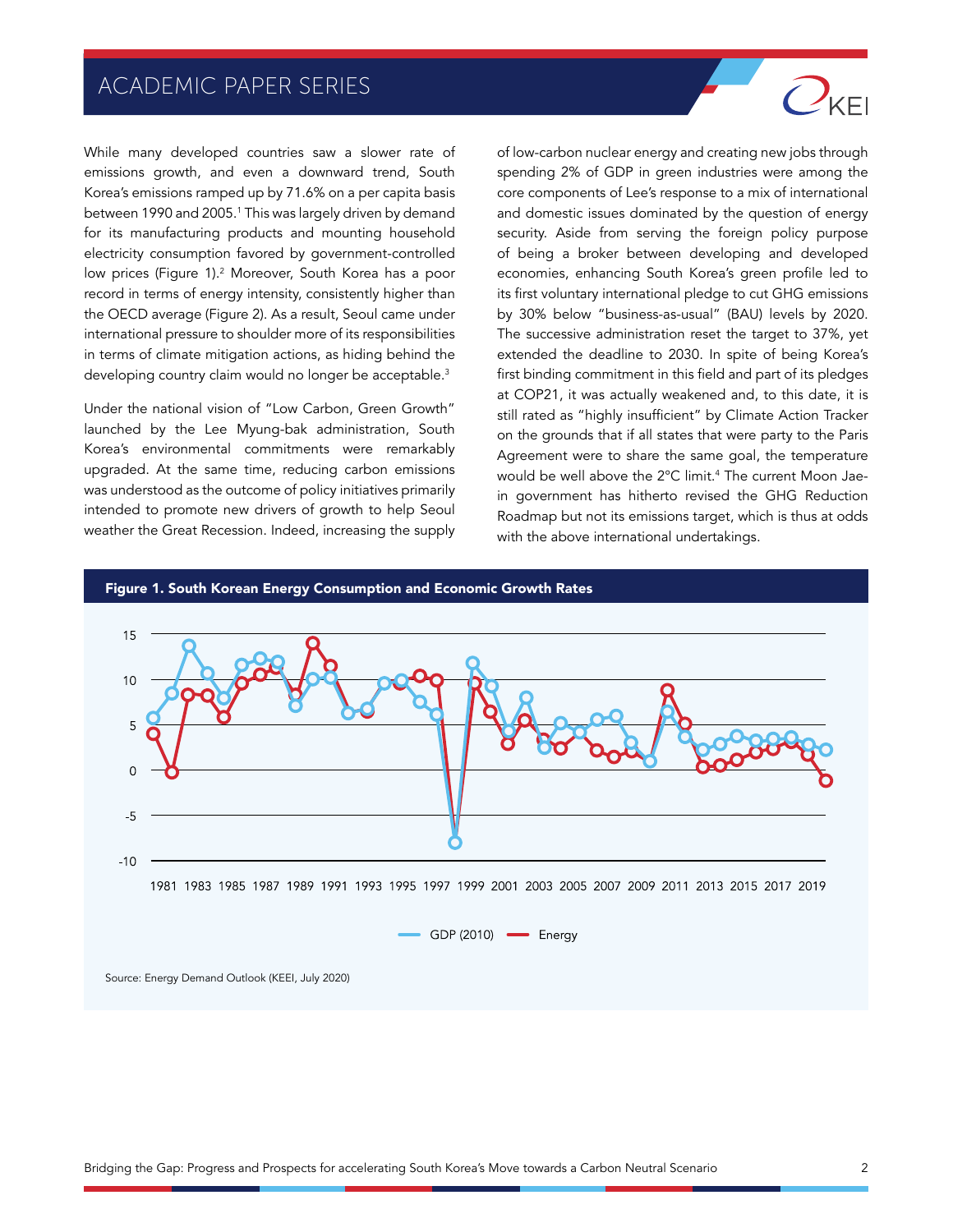

Nevertheless, President Moon's stance has been heavily influenced by the public outcry over the blanket of fine dust that has periodically enveloped large areas of the country, with detrimental effects on the quality of everyday life. Last year, not a single South Korean city met the minimum WHO annual air quality standard and 61 of them were among the top 100 with the highest pollution levels globally, a considerable worsening if compared to the 44 ranked in 2018.5 Therefore, following a peak in March 2019, the State Council declared air pollution as "a social disaster," unlocking emergency funds and leading to the creation of the National Council on Climate and Air Quality. As air quality deterioration becomes more and more visible to the naked eye, aggravated by the trans-boundary nature of fine dust, recent surveys confirm very high levels of concern about climate change among the South Korean population. Besides, they also suggest a positive correlation between the skyrocketing particulate matter levels and the public's risk evaluation of climate change.6 Indeed, fine dust was found to be the top environmental news from 2017 to 2019 in South Korea.7

In light of the above, the stakes are very high for the government's plan to accelerate energy transition aimed at reducing GHG and fine dust simultaneously through fostering green industrial policies and investments.<sup>8</sup> Regardless of an insignificant percentage of climate change deniers, the

fact that there is a high degree of climate change literacy within the domestic public can arguably be considered as a positive sign in terms of introducing the changes required to respond to climate change through sustained mitigation and adaptation efforts. On the other side, the growing political and social salience of these issues puts authorities under extreme pressure. As shown by Gallup Korea, before the pandemic outbreak, a major reason why people in their twenties and thirties did not support the administration was because its interventions to stem fine dust, including the seasonal coal-fired curtailments, were perceived as just high-profile and one-off measures. These findings can be explained in part by the cyclical nature of the problem given that the surge of public anger together with the sense of urgency felt by the government tends to plateau and dissipate when the seasonal smog curtain ends.

In designing his post-COVID-19 strategy, President Moon has committed one of its pillars to boost investments in new green industries. In doing so, he has relaunched the domestic debate around the green growth paradigm on which the controversial legacy of Lee Myung-bak's Green New Deal looms large, especially in terms of sustainability and social inclusiveness. Unsurprisingly, the similar rationale behind Moon's recently unveiled blueprint has led environmental advocates to voice strong concerns over the risks of reproducing greenwashing practices comparable with Lee's

 $O_{\text{KEI}}$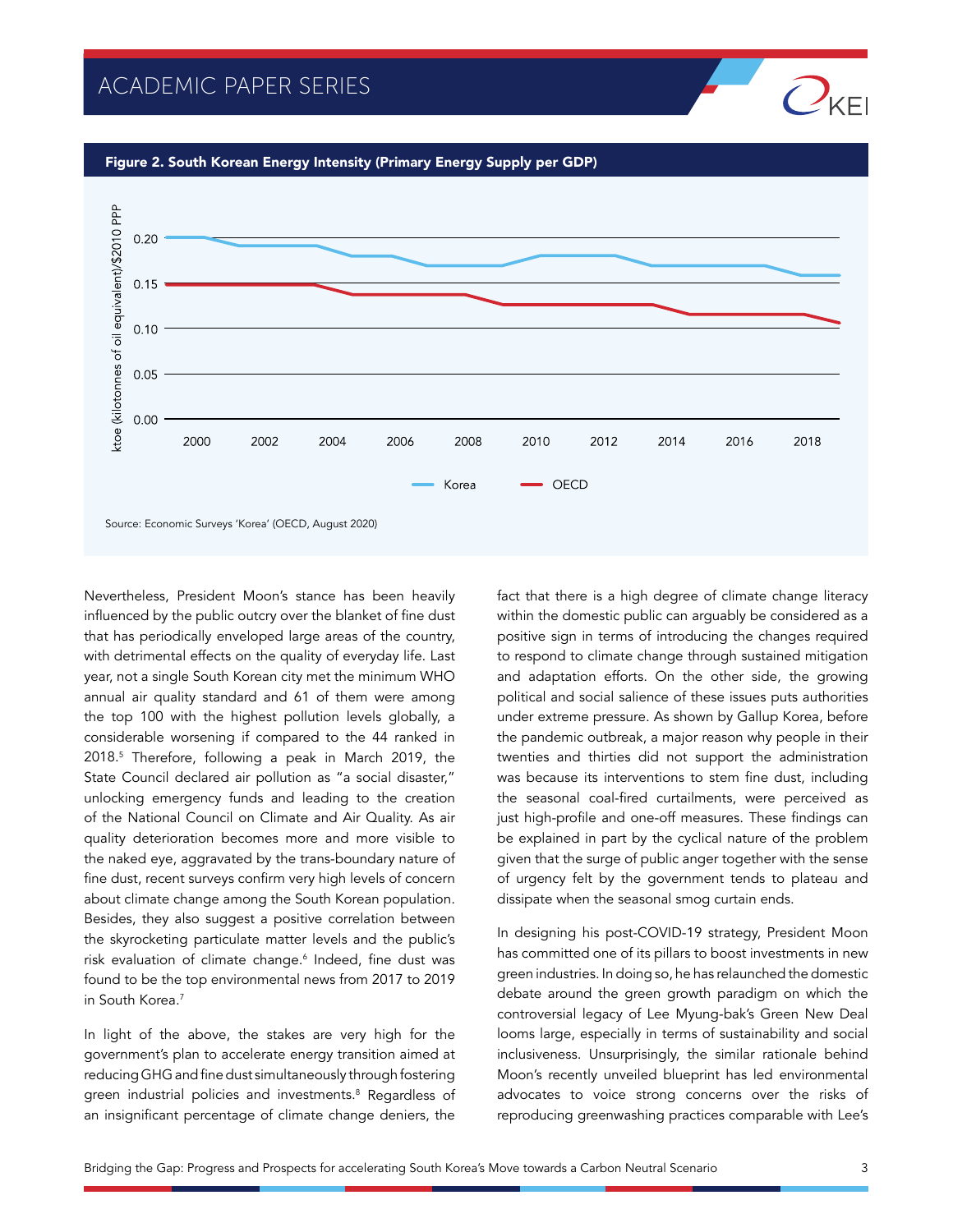

flagship projects, which have caused severe damage to the natural habitat and a heavy burden for the taxpayers.<sup>10</sup> Having said that, the fact that at the last election, in April 2020, the ruling party secured an absolute majority in the National Assembly bodes well for adjustments to the South Korean global emission footprint, despite the spirit of the Democratic Party's climate manifesto—the first to aim for net-zero carbon emissions—has not been fully transposed in Moon's New Deal.<sup>11</sup>

Against the backdrop of the unfolding new climate regime and the pandemic-induced socioeconomic fallout, the paper assesses the advances and major drawbacks in South Korea's attempts to secure more environmentally-friendly and economically sustainable energy policies. The first part

delves into the complexities of promoting a concurrent coal and nuclear phaseout on the part of the Moon administration. Amid the many market distortions that hamper the expansion of renewables, the second part focuses on the role of natural gas. By scrutinizing key stakeholders and policy drivers that have shaped a strategy in which natural gas is advocated to bridge the pro-environmental shift in the country's energy policies, the analysis also addresses the potential implications of some LNG-related projects for the energy transition going forward. Based on its findings, the paper advocates for strong integrated policy measures aimed at improving consistency in implementing national energy policy, in tandem with climate change mitigation efforts.



## THE CHALLENGES OF A PARALLEL COAL AND NUCLEAR PHASEOUT

Currently, coal is responsible for almost 45% of South Korea's total electricity and heat generation (Figure 3). In the absence of a carbon tax, which Moon has called for in his Green New Deal, the Energy Target Management System (ETS) has become the main instrument to curb emissions. As the second largest carbon market after Kazakhstan, and the first East Asian nationwide system, a very high allowance price is placed on both direct and indirect emissions—about 68% of total emissions—that are produced from electricity and heat in a wide array of sectors.12 Within the cap-andtrade system, covered entities are allowed to trade emission units in order to comply with mandatory obligations, facing penalties proportionate to the number of emissions produced for a certain section of the economy. In 2019, Asia saw the world's largest increase in the price of carbon with a peak in the Korean ETS due to scarce trading.13

According to the International Energy Agency's (IEA) conservative projections, South Korea's coal imports are estimated to stay flat in the near future and then drop by nearly 50% in 2040.14 To scale down the contribution of coal, Moon has vowed to ban domestic construction of new coal-fired plants in addition to retiring the aged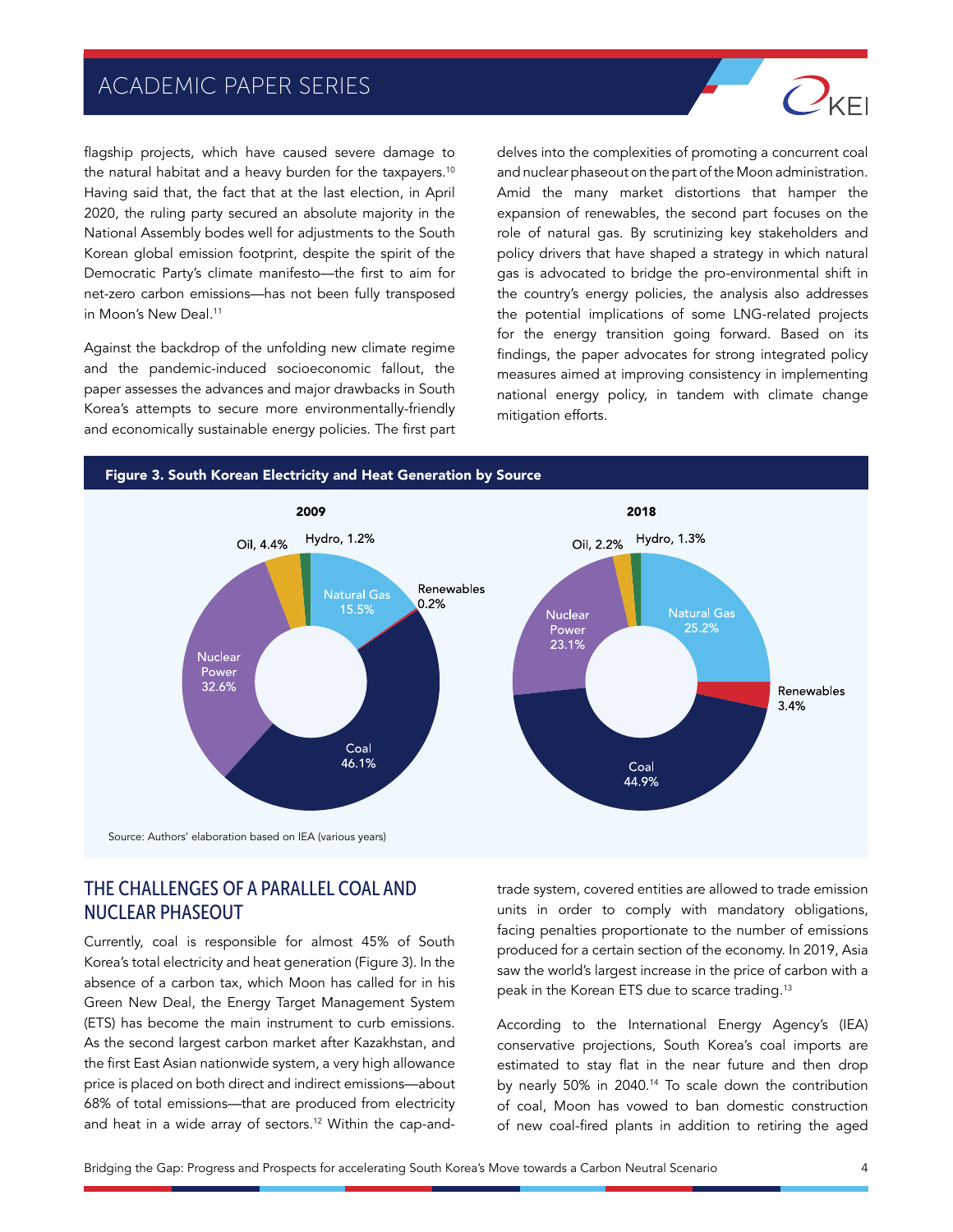ones (those nearing or above 30 years old) which, due to their obsolescence, also contribute to keeping carbon dioxide productivity in terms of real GDP at very low levels compared to the OECD average, meaning that every unit of carbon dioxide emitted generates less economic value.15 While ten aged coal power plants are expected to shut down by 2022, adding to the four that have already closed and the twenty more set to be switched off by 2034, Seoul is still the third largest public financier of coal globally. This double standard, which has caused South Korea's inclusion on the infamous list of "climate villains" under the Park administration, undermines the administration's credibility, most notably because it contributes to extending coal dependency of developing countries that do not impose quality and safety regulations as strict as those enforced within South Korea.<sup>16</sup> Therefore, there are high expectations for the two legislative bills scheduled for debate, to ban Korean utilities and companies from expanding coal-fired generation overseas.17

Since the 1970s, nuclear power has been one of the pillars of national energy policy together with coal to lessen the heavy dependence on fossil fuels and boost domestic generation capacity amid international debates about its potential for emissions reduction. However, in the wake of the Fukushima disaster, the "nuclear renaissance" has been increasingly difficult to sustain. The nuclear fervor has further cooled due to the issues of false safety tests of many nuclear parts and the psychological fallout from several earthquakes during 2016 and 2018.18 More recently, the reliability of the nuclear fleet has been placed under severe stress by consecutive typhoons that have hit the Korean peninsula, causing the failure of power supply equipment and the shutdown of six reactors.<sup>19</sup>

 $\overline{O_{\text{KF}}}$ 

Facing increased distrust in nuclear power plant regulations due to the perceived lack of transparency and information, Moon has strengthened the safety standards and accelerated nuclear decommissioning also amid diminishing public support for establishing new nuclear plants for climate change mitigation. Providing about a quarter of South Korea's electricity generation, the operating nuclear reactors represent the fifth largest nuclear output in the world. Regardless of announcements to shut down ten aged nuclear plants and cancel six new construction plans, the share of nuclear power generation of total power generation went up from 22.8% to 28.2% in 2018 and 2019 respectively, as new reactors are still built in accordance with contracts stipulated under Moon's predecessors. Although this casts doubts on the feasibility of consistently reducing the nuclear fleet, Seoul projects to have only 17 operative units by 2034, following a planned peak at 26 units in 2024, which is expected to decrease the nuclear share from 19.2% to 9.9% as stated in the draft of the 9th Basic Energy Plan (Figure 4). Accordingly, it is expected to cut nuclear power generation by 18 gigawatts (GW) and coal production by 15.3 GW by 2034. This parallel phaseout is the key issue of the current energy strategy given that the country still relies on external sources of energy for almost 93.5% of consumption, with a low energy self-reliance rate of 5.3%.<sup>20</sup>



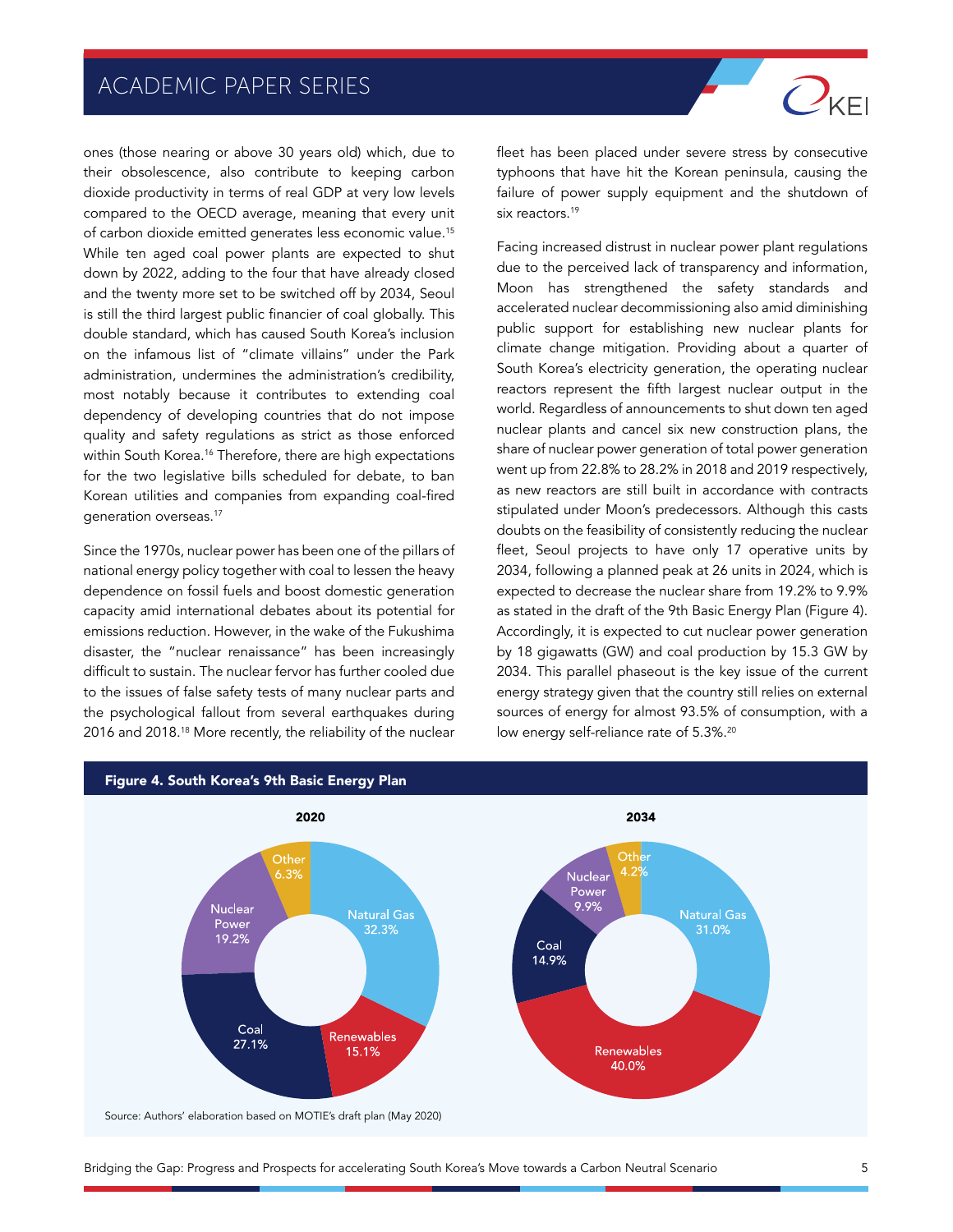In this context, the country's thirst for electricity, which produces together with heating slightly over half of Korea's emissions, has led energy consumption levels to climb by more than 450% over the past thirty years. Cutting energy consumption by 18.6%, as planned by the 3rd National Energy Roadmap, is challenged not only by South Korea's energy intensive and export-oriented industrial core, but also by the significant incentives for consumption inherent in its domestic energy environment. Notably, South Korea has the second lowest electricity prices among IEA members, which strongly discourages the government from overhauling the pricing system.21

Strenuous opposition to the intended phaseout comes from the nuclear lobby, advocating for nuclear-based power to counterbalance possible electricity shortages throughout the transitioning or converting process. Additional sources of concern are the significant social costs associated with energy reforms, in the absence of proper welfare provisions.22 During the 2018 summer heatwave, their campaign around public anxieties over power shortages and more expensive electricity bills played out most visibly, as a ramp-up in electricity demand caught the government off guard during peak season. While the Korea Electric Power Corporation (KEPCO) switched on some of the then temporarily suspended nuclear plants to provide additional supplies, the progressive electricity pricing for consumers was briefly put on hold.<sup>23</sup>

Yet, as shown in Figure 5, the small scale of renewable energy generation is inadequate to fill in for coal and nuclear energy. Although the Moon administration has

significantly increased the budget for renewables expansion to speed up the transition to cleaner energy, its attempts to ride the wave of renewables have been severely constrained.24 A major hindrance is the lack of grid parity. This makes renewable-produced electricity more expensive than that of traditional sources. Given the many persisting market disparities affecting renewables as opposed to fossil fuels, even with advancements in grid and storage systems expected to progressively handle the intermittent nature of renewables, continued government subsidies are required for the transition to go further.

 $O_{\text{KE}}$ 

The renewable energy subsidy scheme requires careful recalibration. Since 2014, the most conspicuous part of public support has been directed towards the biomass sector. This has raised many doubts in terms of international competitiveness as well as environmental standards given that the capacity of the South Korean biomass power generation is based on burning biomass within coal power plants.25 In this regard, as shown in a detailed report by the Seoul-based non-profit Solutions For Our Climate (SFOC), due to years of overcompensation, biomass has become much more cost-effective amid the quota system.<sup>26</sup> Accordingly, the fact that biomass has become so artificially inexpensive comes at the detriment of investments into other renewables. Because of this, the revised policy in the Operating Guidelines of the Renewable Portfolio Standard, introduced in 2018 by the Ministry of Trade, Industry, and Energy (MOTIE) to encourage utilities to redirect their support towards solar and wind technologies, might not be enough to reverse the trend. As a result, Moon's renewables strategy could be further complicated.

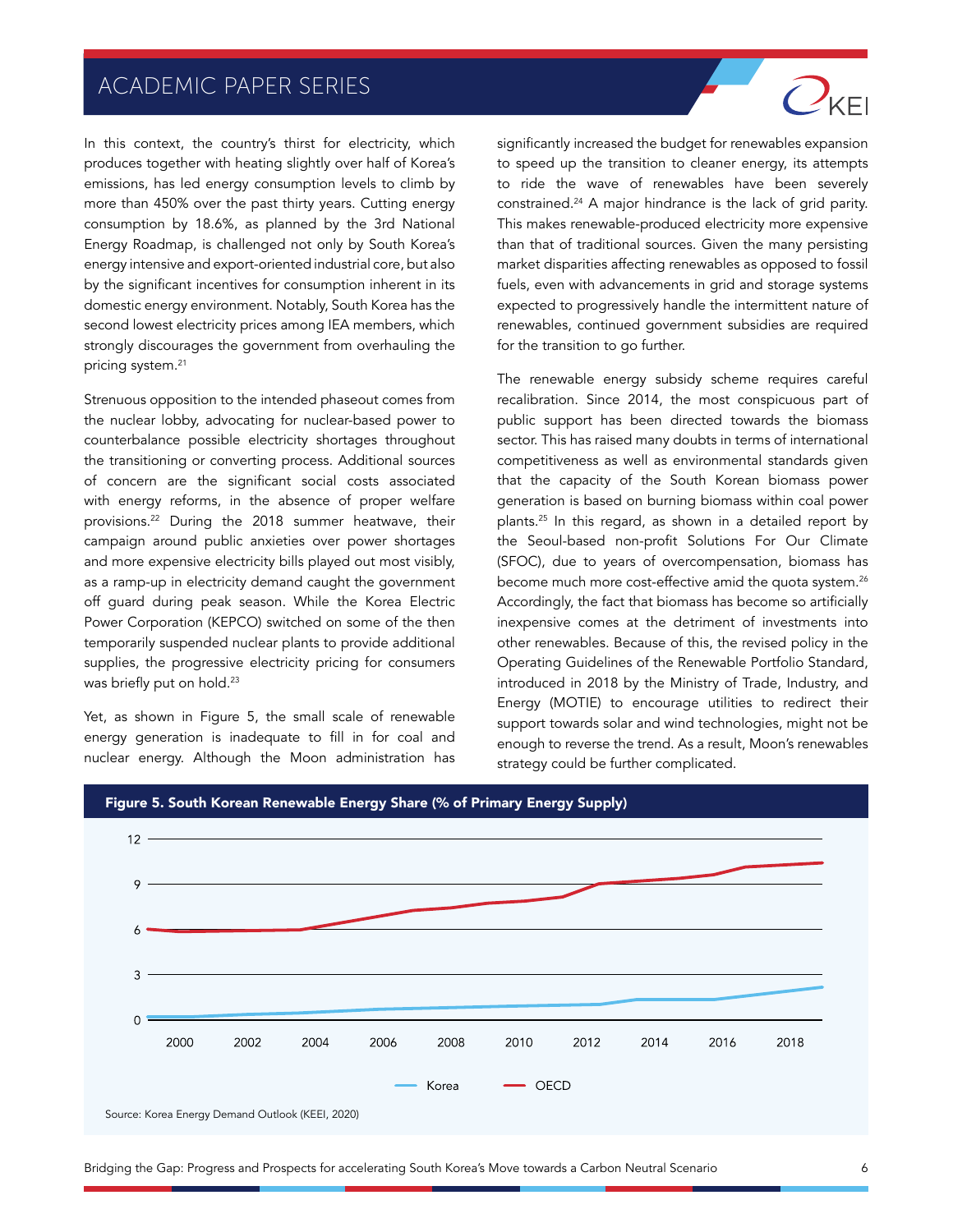## A CONTENTIOUS BRIDGE FOR THE ENERGY TRANSITION

In light of the complications of increasing the penetration of renewables in the energy mix, the Moon administration has joined the trend of choosing LNG as the cornerstone of climate mitigation efforts. Accordingly, LNG and renewables are expected to constitute 71% of new power generation capabilities by 2050.27 Nevertheless, while the GHG generation of natural gas is well below that of coal and oil, it should not be viewed as pollution-free since its production and use can release high amounts of methane in the atmosphere, which is far more potent than carbon dioxide.28 Given the relatively complex lifecycle, the issue of the many potential emissions hotspots across the supply chain has given rise to heated debate as global trade in gas expands.29 Nevertheless, because of its lower carbon intensity, natural gas is largely viewed as the most viable solution in the short-term to help reach carbon-reducing targets, especially the target to replace coal. South Korea's LNG demand is forecast to rise, driven by the conversion of twenty-four of the thirty aging coal-fired power plants (15.3GW) into LNG-fired units (12.7GW).<sup>30</sup>

Following a slump by the mid-2010s and slight drop last year, LNG imports have risen steeply, leading South Korea to become the world's third largest importer with 11.3% of the global market share, which corresponds to almost its entire domestic consumption of natural gas.<sup>31</sup> The expected acceleration of South Korea's LNG demand is reflective of the turnover between natural gas and nuclear power that has been happening since 2011. As shown in Figure 6, there has been a significant inverse relationship between consumption of nuclear and LNG. In this context, gas has eventually become the most favored substitute for nuclear in the energy system even though generation from nuclear units will rise in the short-term due to the construction of new plants.

 $\overline{\mathcal{C}}$ kFl

Shedding light on the dynamics among the sector's key stakeholders can bring into sharper focus the challenges and opportunities related to the viability of LNG as the pillar of Seoul's pro-environmental policy shift. As South Korea's single buyer and manager of national supplies, the Korean Gas Corporation (KOGAS) has been tasked with meeting domestic gas demand, holding exclusive rights to build, manage, and operate all the infrastructural components



Bridging the Gap: Progress and Prospects for accelerating South Korea's Move towards a Carbon Neutral Scenario 7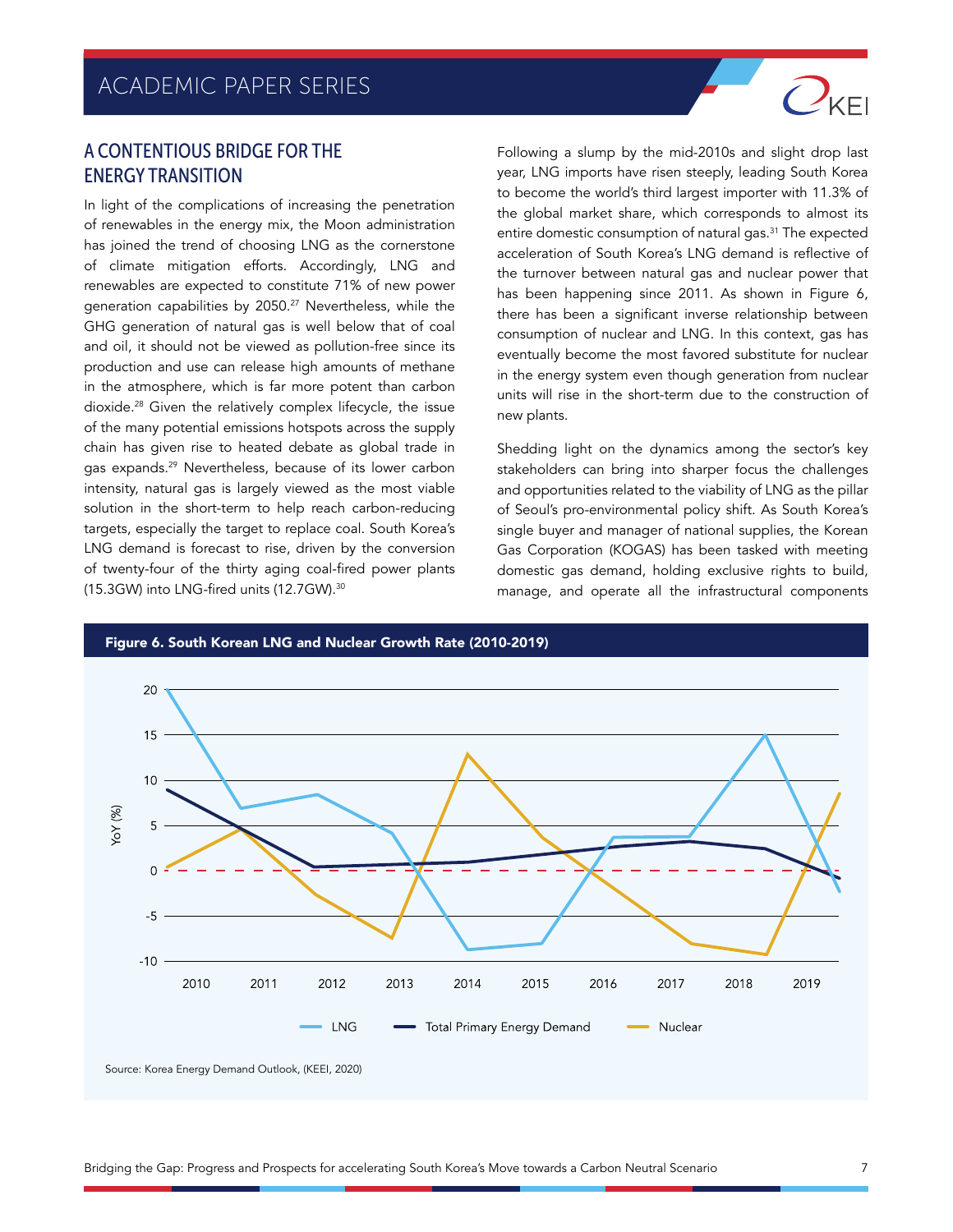across the supply chain, in spite of the many attempts to reform the sector that have occurred since the late 1990s.<sup>32</sup> Since South Korea is the only OECD member with a monopoly in the natural gas industry, companies are allowed to import LNG only if used for their own purposes and if import prices do not exceed those subject to KOGAS' longterm contracts. In light of this, expanding the private sector's role through reforming the gas regulatory framework has been heralded as a way to correct economic inefficiencies, including by increasing competition among LNG importers to benefit end-users in terms of lowered import prices. At the same time, the measure would help the expansion of gas in the energy portfolio, as well as enhance the government's check on KOGAS.33

Given that KOGAS charges power companies including KEPCO with city gate prices fairly higher than the market average, the South Korean power companies have managed to source cheap coal from Southeast Asia to balance their budgets as alternatives to increasing expensive gas generation. This system has secured KOGAS oil-linked LNG supplies through long-term contracts, which are based on a high price structure, while power companies have enjoyed economically advantageous seaborne thermal coal imports.34 Amid the various market incentives under the previous administrations, between 2016 and 2017, new coal capacity has eclipsed that of gas in power generation.<sup>35</sup>

Besides this, KEPCO has been favored by an adjustment factor for its power generation subsidiaries applied by MOTIE, which guarantees de facto operating cash flow through a cost-plus mark-up policy. However, overcompensating KEPCO's companies vis-à-vis independent producers risks reducing the efficiency of power generation services together with the likelihood of lowering generation costs. If not properly addressed, this market distortion could lead renewables and gas to compete for access to the same financial assets due to the latter's higher guaranteed returns. Indeed, if the least-cost low carbon power system curve flattens, slowing down the introduction of cheaper renewables in the energy system, the transition to a postfossil fuels era in South Korea's power generation could be jeopardized.<sup>36</sup>

### POLICY DRIVERS

To incentivize coal-to-gas substitution, Seoul introduced a double economic incentive between 2018 and 2019. While adding more than 50% in fees on coal imports,

now amounting to \$40 per ton, the LNG import tax has been lowered by 75% to \$20 per ton.<sup>37</sup> Besides, the government is willing to encourage further investments in the gas industry by refunding LNG import taxes whenever the source is used for combined heat and power sectors. After many market entrants were discouraged to increase their LNG-based power production in South Korea due to low profitability amid depressed oil prices between 2014 and 2016, reducing taxes on LNG imports is likely to bring commercial benefits to power companies that use LNG in their power generation mix. In addition to supporting power companies for the losses caused by the volatility of oil prices, it improves the outlook for a larger share of natural gas in the power generation mix vis-à-vis less expensive coaland nuclear-based sources. At the same time, the burden related to the "Asia Premium," that has negatively affected the competitiveness of gas imports in Northeast Asia, is expected to be eased.38

 $O_{\text{KF}}$ 

As argued above, the relationship between the Blue House and KOGAS is of great importance in terms of accelerating the energy transition and implementing climate policies. In addition to centrally-promoted reform initiatives, power utilities and local suppliers have urged the government to further amend this monopoly whenever the circumstances have favored spot-market conditions or when prices have surged, negatively affecting gas power production.<sup>39</sup> However, aside from announcements to allow third parties to import LNG starting in 2025, regardless of KOGAS' dominant position to attract new investments and favor coal-to-gas switching, consistent policy shifts have proved to be slower than aspirations.40 In an effort to dodge KOGAS' brokerage, in the mid-2000s POSCO built its first LNG terminal and storage facilities in Gwangyang. Moreover, the long-term deal that POSCO signed with the Indonesian Tangguh gas project is expected to increase Seoul's competitiveness visà-vis the Chinese gas buyers in one of the main Southeast Asian LNG markets.<sup>41</sup> Likewise, GS Energy and SK E&S have operated jointly the Boryeong LNG terminal, with the latter signing a deal with Shell for over 1 million tons of supplies per year. This helps to further diversify the country's international partnerships, thereby supporting both Seoul's official agenda to expand LNG and the interests of Korean companies in directly challenging KOGAS.42

Despite the attempts made by various administrations aimed at spurring domestic competition among gas companies to reduce end-consumer prices and support the coal- and nuclear-to-gas transition, these reforms have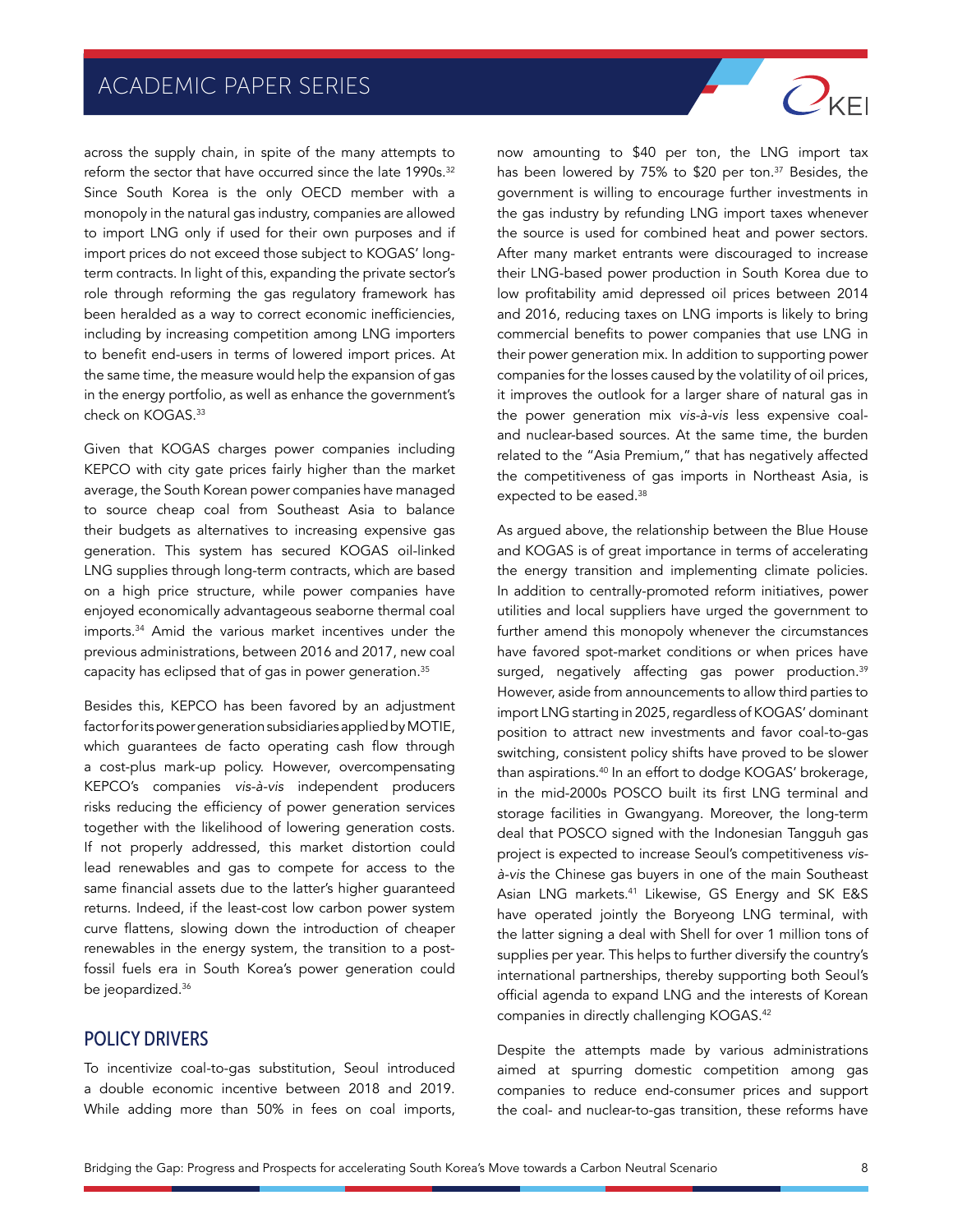#### Figure 7. South Korean Gas Imports by Source (2019)



Source: Statistical Review of World Energy (BP, 2020)

slowed the process while accentuating the domestic market distortions and the over-politicization of the gas market. Overall, it has created uncertainty with regard to which agency is best suited to support the country's energy targets in the gas market. In early 2020, in order to favor the energy transition and boost gas consumption, MOTIE introduced a new individual tariff formula expected to enter into force by early 2022, according to which KOGAS charges different prices to each of the power utilities through bilateral negotiations. This replaces the tariffs scheme based on a state company's average import cost, which has provided long-term stability to the overall supply chain. On the other side, it has also enhanced the monopoly position of KOGAS and has contributed to keeping domestic gas prices high, therefore, reducing its competitiveness with coal. Under the new system local power utilities are expected to refrain from seeking international agreements, and to negotiate directly with KOGAS.43 This strategy seems to favor South Korea in negotiating favorable deals with gas producers in an oversupplied global gas market, especially in the framework of the new gas imports required after 2024. However, if KOGAS' domestic bargaining power remains unchecked, the economic fundamentals of the gas business could turn unfavorable particularly for private producers, which could instead favor the preservation of coal as a cheaper and easily available commodity for the country's power generation.

## FOSTERING AN ENABLING ENVIRONMENT FOR SEOUL'S INTERNATIONAL AMBITIONS

 $Q_{\text{KF}}$ 

Given the limited competition in the domestic sector, KOGAS has nurtured a large degree of autonomy from political control, developing a strategy based on large-scale acquisition of gas and long-term partnerships with overseas producers. Arguably, enhancing KOGAS' international outlook generates positive returns for Seoul's energy diplomacy in spite of the lack of consistency in long-term goals that, together with over-politicization, have hampered the execution of previous Energy Master Plans.<sup>44</sup> Since the mid-2000s, gas shortages and price spikes have caused major concerns for both the government and KOGAS. Poor coordination between domestic public and private shareholders has led Seoul to sign deals with LNG sellers, including for Qatar's supplies, under unfavorable commercial terms.45 On its side, KOGAS has suffered from a weak bargaining position against price reviews within long-term supply contracts, regardless of where the gas was sourced. Petronas, Yemen LNG, and Sakhalin Gas have obtained higher prices for gas compared to KOGAS whenever market conditions have favored LNG producers. In 2018, due to the more positive market conditions for buyers, Seoul entered into arbitration with Australia's North West Shelf export project regarding an export price renegotiation over a midterm supply contract that ended in 2016. This is the firstever publicly known price review arbitration in the Asian LNG market.<sup>46</sup>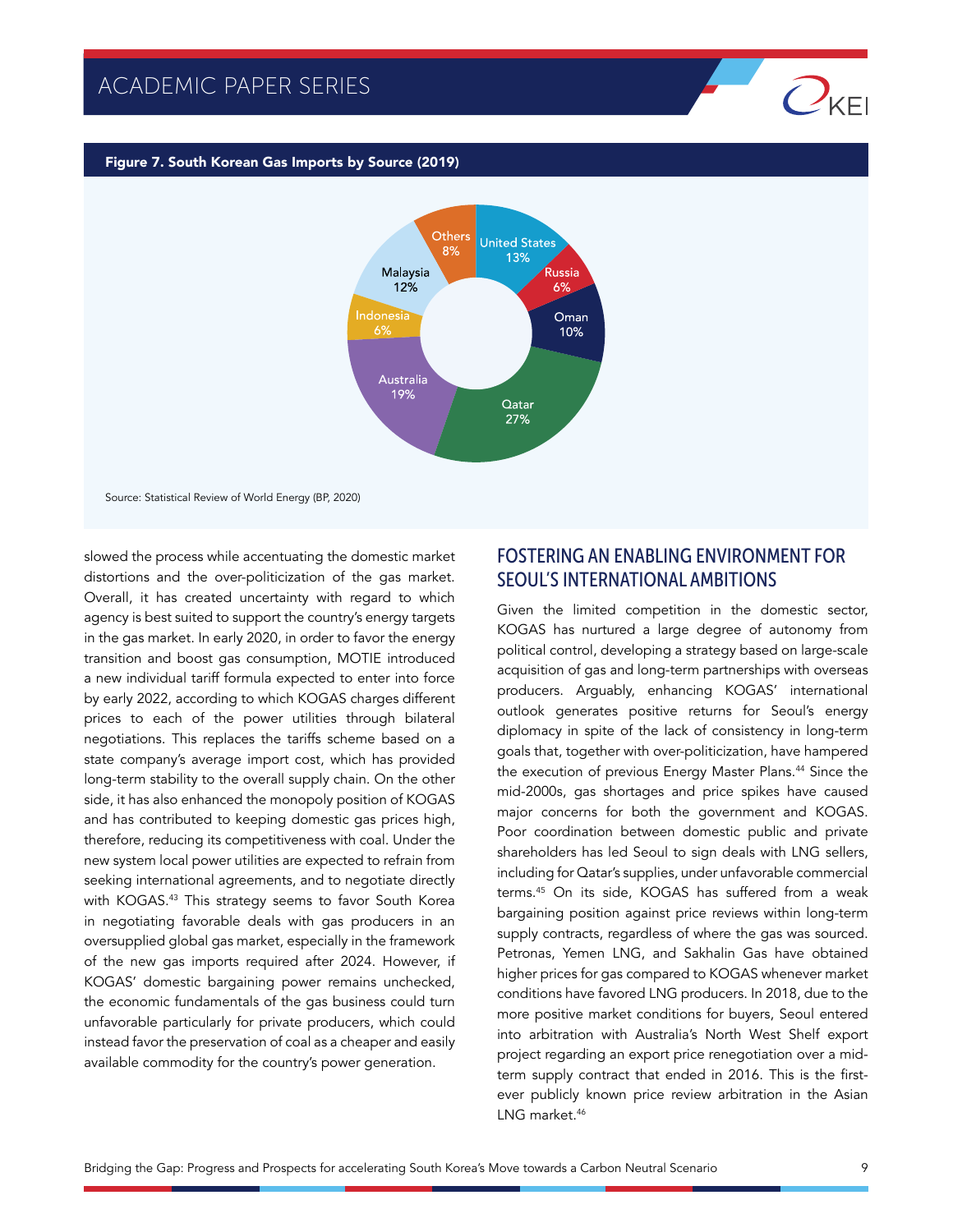While trying to secure stable supplies of natural gas that could also compensate for the sliding contributions from coal and nuclear power, MOTIE views flexibility of deliveries and cooperation with major LNG buyers as pivotal to implement the national LNG strategy. Seoul has been testing the "potential of the Russian and U.S. LNG projects" to increasingly diversify the country's imports and soften prices (Figure 7).<sup>47</sup> This should be seen as an intensification of policies implemented in the aftermath of the 2011 price spike in East Asia in order to expand South Korean imports beyond the Middle East and Southeast Asia.<sup>48</sup>

To achieve this goal, mobilizing the country's energy companies is vital in order to gain the most competitively priced gas on the market.<sup>49</sup> Indeed, aside from reducing budget deficits caused by imports, diversifying gas imports and upstream partnerships could bring new opportunities to bolster equity revenues, in addition to ensuring gas supply security. Therefore, Seoul could explore new robust measures to secure new sources of LNG supply, while meeting uncertainties of demand by including flexibility clauses in long-term deals, which last around 20 years on average. The Korea Fair Trade Commission (KFTC) has been monitoring the legality of the destination clauses of LNG import contracts, including those signed with Qatar, a practice also followed by KOGAS when trading its LNG cargoes down the road.50 Responding to market volatility and fluctuating demand for gas, the contract flexibility clause better positions South Korea's policies and companies within the East and Southeast regional gas markets in the medium-term.51 Also, Seoul should consider that China's growing demand will be another key factor in determining the scope and space of Seoul's gas diplomacy in the next five to ten years.

As stated, Moon's diplomacy has been keen to deepen ties with top gas producers, notably the U.S. and Russia.<sup>52</sup> In dialogue with the Trump administration, Seoul has favored LNG purchases from U.S. projects as part of Washington's intention to reduce trade deficits with its major trading partners. These include, among others, KOGAS' first longterm supply contract with Cheniere for the purchase of 3.5 million tons per year of LNG and the deal with BP for LNG deliveries from the Freeport terminal over fifteen years starting in 2025.53 Adding to that, in October 2017, KOGAS and Alaska Gasline Development Corp agreed on a MoU for the development of the Alaska LNG Project to serve Asian markets. Still, the Alaska LNG Project poses a danger in such a shaky investment environment that expands well beyond American borders, putting pressure on KOGAS to strike a balance between political commitments and economic viability within the framework of its energy cooperation in U.S.-based projects.<sup>54</sup> Nonetheless, regardless of the outcome of the next presidential elections, energy cooperation will continue to play a significant role in the U.S.-ROK relations within the post-pandemic scenario.<sup>55</sup>

 $O_{\text{KE}}$ 

As for relations with Moscow, gas diplomacy stands at the center of Moon's bilateral agenda, as it did under his predecessor.56 Since a Trans-Korean pipeline has been on and off the table for more than three decades amid the many political risks and financial hurdles related to the North Korean missile and nuclear issue, deepening LNG cooperation has seemed a more palatable option. Until 2028, KOGAS has a 1.5 million ton per year contract with Gazprom's Sakhalin-2 LNG plant, providing geographically close gas supplies. South Korean companies have favorably viewed the major Russian LNG projects, even after the annexation of Crimea and the ensuing Western sanctions.

However, in spite of mutual interest to further expand cooperation in this field, domestic and institutional disputes have hampered the development of existing projects.<sup>57</sup> The participation of Korean companies in Novatek's \$20 billion Arctic LNG-2 project has been discussed by Moon and Putin in the framework of Korea's assistance to the development of hydrocarbon deposits in the Arctic.<sup>58</sup> Yet, in spite of KOGAS' announcement establishing a "strategic partnership with Russia in the fields of gas pipelines, Arctic LNG development, and bunkering among others," no binding agreement has been reached.59 But, the shipbuilding companies have been far more successful. In 2013, Daewoo Shipbuilding and Maritime Engineering (DSME) won the tender for 15 tankers designed for servicing the Yamal LNG plant in the Arctic. Both Samsung Heavy Industries and DSME have been cooperating with the implementation of the Arctic LNG-2 project, the former by providing a technology partnership with Russian shipyard Zvezda, and the latter by building two floating LNG storage systems in Kamchatka and Murmansk, which will support Arctic LNG-2 and shorten supply routes to Northeast Asia and European markets.<sup>60</sup> Clearly, fulfilling the potential of the South Korean shipbuilding sector could be instrumental to enhance cooperation with Russian companies, particularly with Novatek. So far, though, KOGAS seems to have only mildly capitalized on this collaboration while also falling short of engaging in longterm commitments.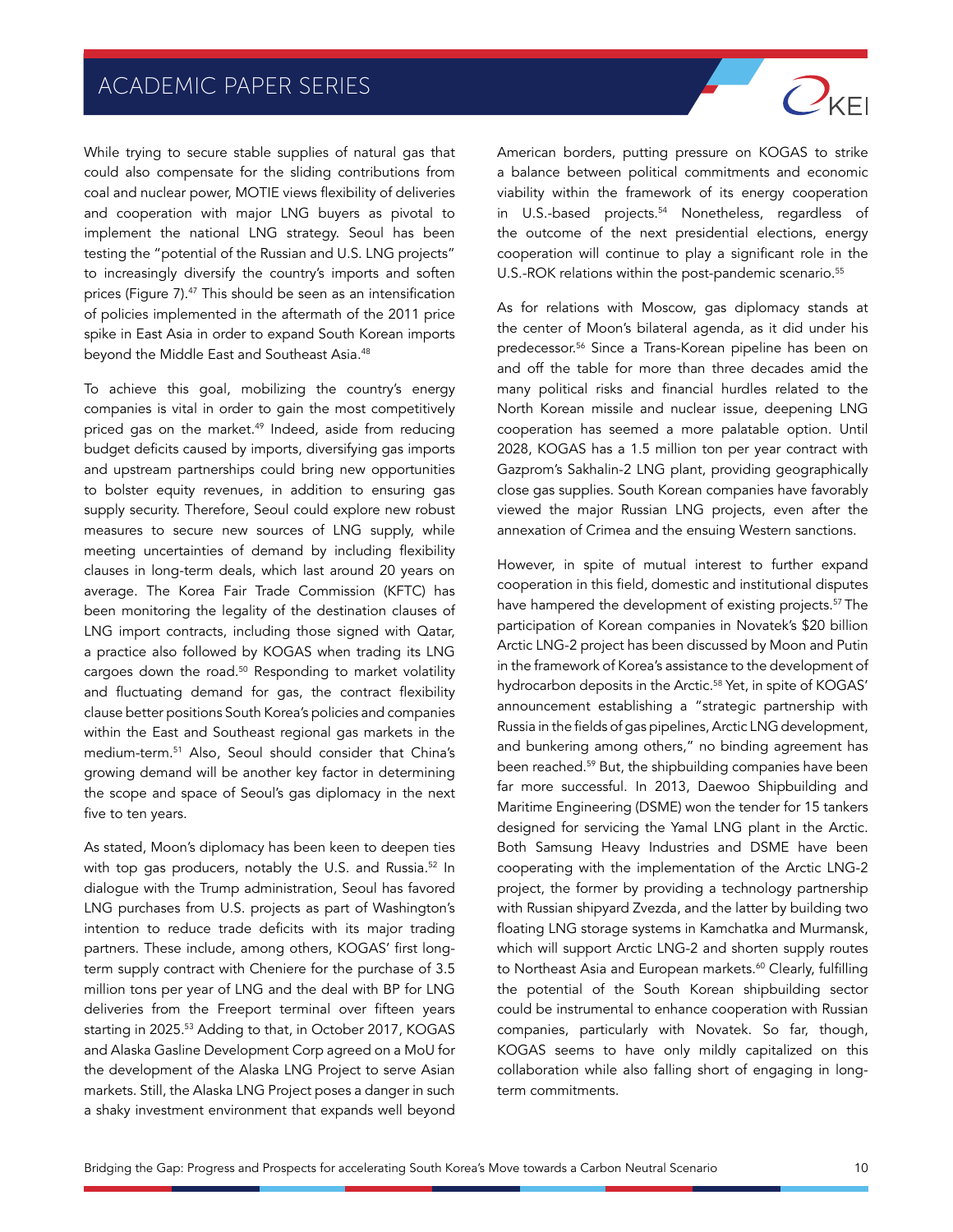## **CONCLUSION**

Against the backdrop of being the world's ninth largest energy consumer—only ranking behind China, the U.S., India, Russia, Japan, and Germany in terms of carbon footprint—this paper has shown that improving the environmental dimension of South Korea's development is intertwined with its energy policy strategy. To achieve the proclaimed climate-related goals, major changes in the current levels of energy demand and electricity consumption are necessary. In this regard, given the expected rise in the costs of electricity consumption during the shift from fossil fuels towards cleaner sources, a coherent evolution of policy coordination among different sectors is critical in terms of climate mitigation and energy targets. Yet, various structural constraints loom large on the administration's efforts.

Arguably, the effectiveness of climate mitigation and GHG reduction policies hinges on changing the relationship between energy and society, and on bearing the accompanying costs at both the political and social level. In light of this, the most pressing question for the South Korean energy transition is how to constructively reform the production mix, electricity rates, and energy prices to favorably influence energy demand in accordance with the transition targets. At the same time, increasing the overall efficiency of the energy system and correcting the market distortions, which hinder the competitiveness of renewables, are pivotal elements for the ongoing energy shift.

Moreover, to avoid false steps in the energy policy implementation, the analysis has pointed out the extra commitment necessary in the field of natural gas to bridge the coal and nuclear decommissioning as well as to integrate renewables in the medium- to long-term. Consequently, particular focus has been devoted to the role of KOGAS amid the much awaited yet still ambiguous reform path of the gas sector, including the recent proposition to favor the state-run company against the power utilities and cut off independent purchases in order to support Seoul's international partnerships. Overall, a broader engagement with Washington and Moscow could support the Blue House's energy transition through diversifying LNG imports and helping to lower the cost of gas power generation in the electricity mix. Nevertheless, the analysis has stressed that due to poor cooperation among key stakeholders,

KOGAS may be unable to capitalize on the involvement of the other national heavyweights, notably the shipbuilding industry. Therefore, the period of 2021-2024 is expected to be a major testing ground for the implementation of energy reforms, as major revisions could be executed, especially if another progressive candidate wins the next presidential election. Any new quarrel between KOGAS and power utilities should be addressed through an improved level of coordination of their gas import policies aimed to lower import prices and favor systemic efficiency. Due to the expected post-pandemic market trends and the government's reforms, KOGAS will likely see its leverage strengthen in the short and medium term both at the national and international level. This requires the South Korean government's continued oversight of the dynamics within the energy sector in which striking a balance between market and political goals is necessary given that a renewed spat among some of its main actors could backfire on the energy diversification policy objectives as well as the climate targets.

 $O_{\text{KF}}$ 

Amid falling oil prices, the fact that the LNG industry has shown great resilience sends a positive signal to Seoul's fuel switching strategy because the oil-linked LNG supply contracts are likely to hold more competitive advantages over the national coal fleet during the next winter since they source prices across an average of 3 to 6 months ahead of the delivery. Following the pandemic outbreak and the havoc on the energy markets, KOGAS has recorded high inventory levels and deferred "as far ahead as possible" dozens of cargoes within a weakened downstream market following the industrial slowdown, nuclear competition, and warmer winter temperatures.<sup>61</sup>

The pandemic has exposed the long-standing structural weaknesses of the gas sector at the global level, which has absorbed the brunt of the decline of the global energy demand. In this context, the proverbial bridge role of gas in the energy transition will likely narrow and shorten, complicating decision-making and policy efforts.<sup>62</sup> In light of this, as President Moon's end of term approaches, guaranteeing coherence and consistency in the country's energy policies will be pivotal should the next administrations endorse the carbon neutrality goal for 2050.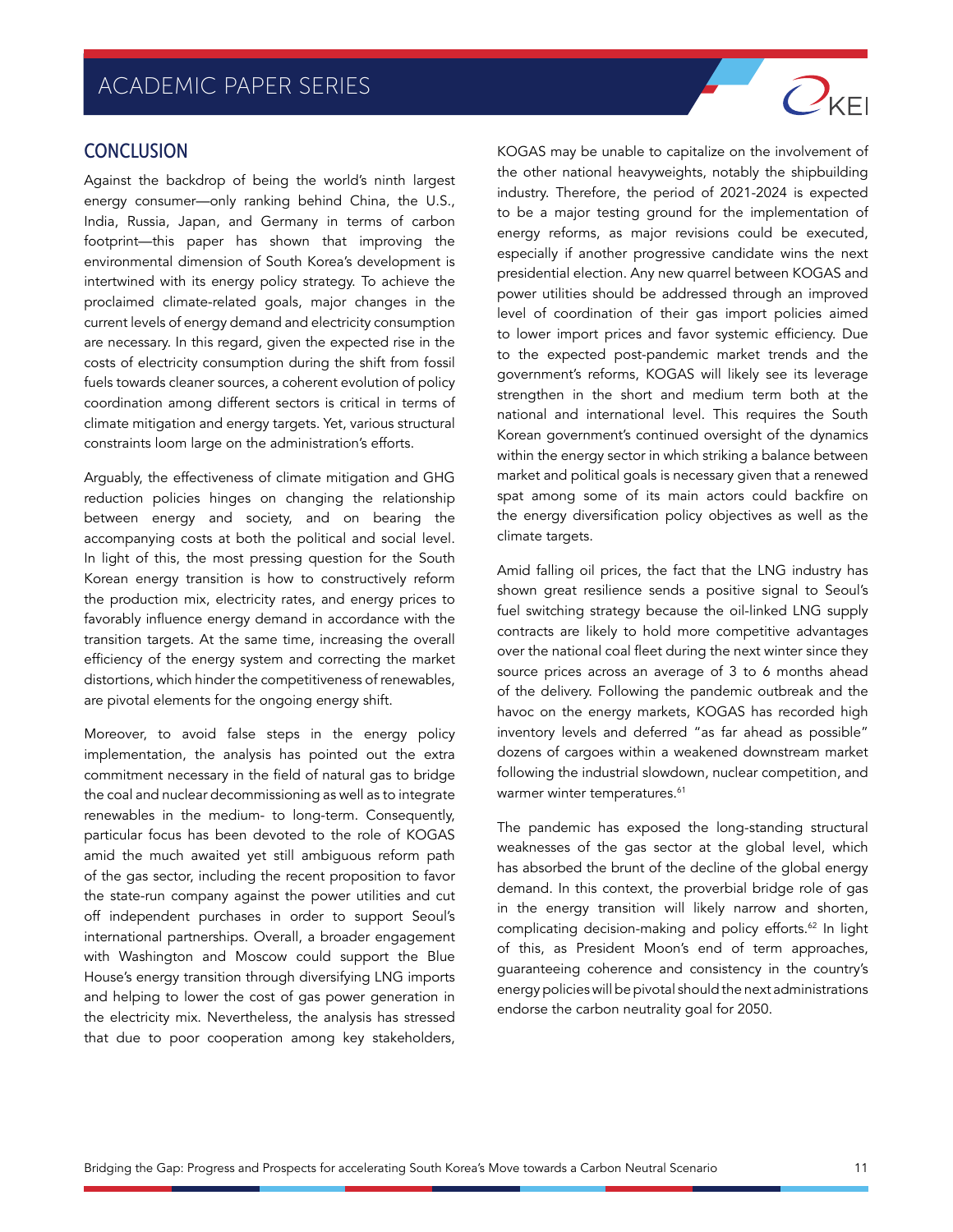

## ENDNOTES

<sup>1</sup> Randall Jones and Yoo Byungseo, "Korea's Green Growth Strategy: Mitigating Climate Change and Developing New Growth Engines," OECD Economics Department, Working Papers, No. 798 (2011): 7, [https://www.oecd-ilibrary.org/economics/korea-s-green-growth](https://www.oecd-ilibrary.org/economics/korea-s-green-growth-strategy_5kmbhk4gh1ns-en)[strategy\\_5kmbhk4gh1ns-en](https://www.oecd-ilibrary.org/economics/korea-s-green-growth-strategy_5kmbhk4gh1ns-en).

<sup>2</sup> Ibid.

- <sup>3</sup> Since South Korea had managed to keep the status of developing country, it was listed as a non-Annex I country to the Kyoto Protocol in 1997, and therefore was not subject to any legally binding emissions commitments.
- <sup>4</sup> Climate Action Tracker, *Report Korea,* [http://climateactiontracker.org/countries/south-korea/.](http://climateactiontracker.org/countries/south-korea/)
- <sup>5</sup> Greenpeace Southeast Asia and IQAir AirVisual, *World Air Quality Report* (2019), [http://iqair.com.](http://iqair.com)
- <sup>6</sup> Choi Hyeongjung et al., "South Korean Perception of Climate Change," *Issue Briefs,* The Asan Institute for Policy Studies, February 2020, [https://en.asaninst.org/contents/south-korean-perception-on-climate-change/.](https://en.asaninst.org/contents/south-korean-perception-on-climate-change/)
- <sup>7</sup> You Myoungsoon and Ju Youngkee, "Comparing Outrage Effect on the Risk Perception of Climate Change versus Fine Dust," *Health Communication Journal* (September 2019): 1-8.
- 8 Moon Jae-in, "Remarks by President Moon Jae-in at Presentation for Hydrogen Economy Roadmap and Ulsan's Future Energy Strategy," Speeches and Remarks, Seoul: Cheong Wa Dae, January 17, 2019, <http://english1.president.go.kr/briefingspeeches/speeches/110>.
- <sup>9</sup> "데일리 오피니언 제344호(2019년 3월 1주) 북핵, 정당별 호감도, 총선 투표 의향 정당 [Daily Opinion No. 344 (Week 1, March 2019) "North Korea's nuclear program, goodwill by party, intention to vote for general election]," *Gallup Korea,* March 2019, [https://www.gallup.co.kr/gallupdb/](https://www.gallup.co.kr/gallupdb/reportContent.asp?seqNo=993) [reportContent.asp?seqNo=993.](https://www.gallup.co.kr/gallupdb/reportContent.asp?seqNo=993)
- <sup>10</sup> Lee Sanghun, "The substance of a Korean Green New Deal is still being defined," *China Dialogue,* July 1, 2020, [https://chinadialogue.net/](https://chinadialogue.net/en/climate/the-substance-of-a-korean-green-new-deal-is-still-being-defined/) [en/climate/the-substance-of-a-korean-green-new-deal-is-still-being-defined/](https://chinadialogue.net/en/climate/the-substance-of-a-korean-green-new-deal-is-still-being-defined/).
- <sup>11</sup> "South Korea's ruling political party becomes East Asia's first to announce Green New Deal manifesto", *Greenpeace,* March 16, 2020, [https://www.greenpeace.org/international/press-release/29305/south-koreas-ruling-political-party-becomes-east-asias-first-to-announce](https://www.greenpeace.org/international/press-release/29305/south-koreas-ruling-political-party-becomes-east-asias-first-to-announce-green-new-deal-manifesto/)[green-new-deal-manifesto/](https://www.greenpeace.org/international/press-release/29305/south-koreas-ruling-political-party-becomes-east-asias-first-to-announce-green-new-deal-manifesto/).
- <sup>12</sup> In 2017, China announced its own carbon trading system but its implementation date has been repeatedly delayed and is unknown at the time of writing.
- <sup>13</sup> World Bank Group (WBG), State and Trends of Carbon Pricing, (Washington DC: World Bank Group, May 2020), [https://openknowledge.](https://openknowledge.worldbank.org) [worldbank.org](https://openknowledge.worldbank.org).
- <sup>14</sup> International Energy Agency (IEA), World Energy Outlook (2019): 226[, https://www.iea.org/reports/world-energy-outlook-2019]( https://www.iea.org/reports/world-energy-outlook-2019).
- <sup>15</sup> Thomas Kalinowski, "The politics of climate change in a neo-developmental state: The case of South Korea," *International Political Science Review* (2020): 5.
- <sup>16</sup> "KEPCO Should Reconsider Supporting New Overseas Coal Power Plants," *Asia Investor Group on Climate Change,* March 27, 2020, [https://www.aigcc.net/wp-content/uploads/2020/03/27032020\\_AIGCC\\_MR\\_Kepco-coal\\_FINAL.pdf](https://www.aigcc.net/wp-content/uploads/2020/03/27032020_AIGCC_MR_Kepco-coal_FINAL.pdf).
- <sup>17</sup> "South Korea moves in on overseas coal project financing ban," Korean Investors by The Korea Economic Daily, August 24, 2020, [http://www.koreaninvestors.com/?p=11006.](http://www.koreaninvestors.com/?p=11006)
- <sup>18</sup> Kim Jee Young and Oh Hyungna, "The Determinants of Attitudes toward Nuclear Power Plant: The Effects of Earthquake Experience and the Reduction in Electricity Charges," Environmental and Resource Economics Review 27, No. 1 (2018): 139-160.
- <sup>19</sup> Kim Jeong-su, "Six reactors shut down due to salinity during recent typhoons," Hankyoreh, September 11, 2020, [http://english.hani.co.kr/](http://english.hani.co.kr/arti/english_edition/e_national/961833.html) [arti/english\\_edition/e\\_national/961833.html.](http://english.hani.co.kr/arti/english_edition/e_national/961833.html)
- <sup>20</sup> Korea Energy Economic Institute (KEEI), Energy Info. Korea, May 2017, [http://www.keei.re.kr/keei/download/EnergyInfo2017.pdf.](http://www.keei.re.kr/keei/download/EnergyInfo2017.pdf)
- <sup>21</sup> Author's interview with professor at Korea Advanced Institute for Science and Technology (KAIST), August 11, 2020. Name withheld by request.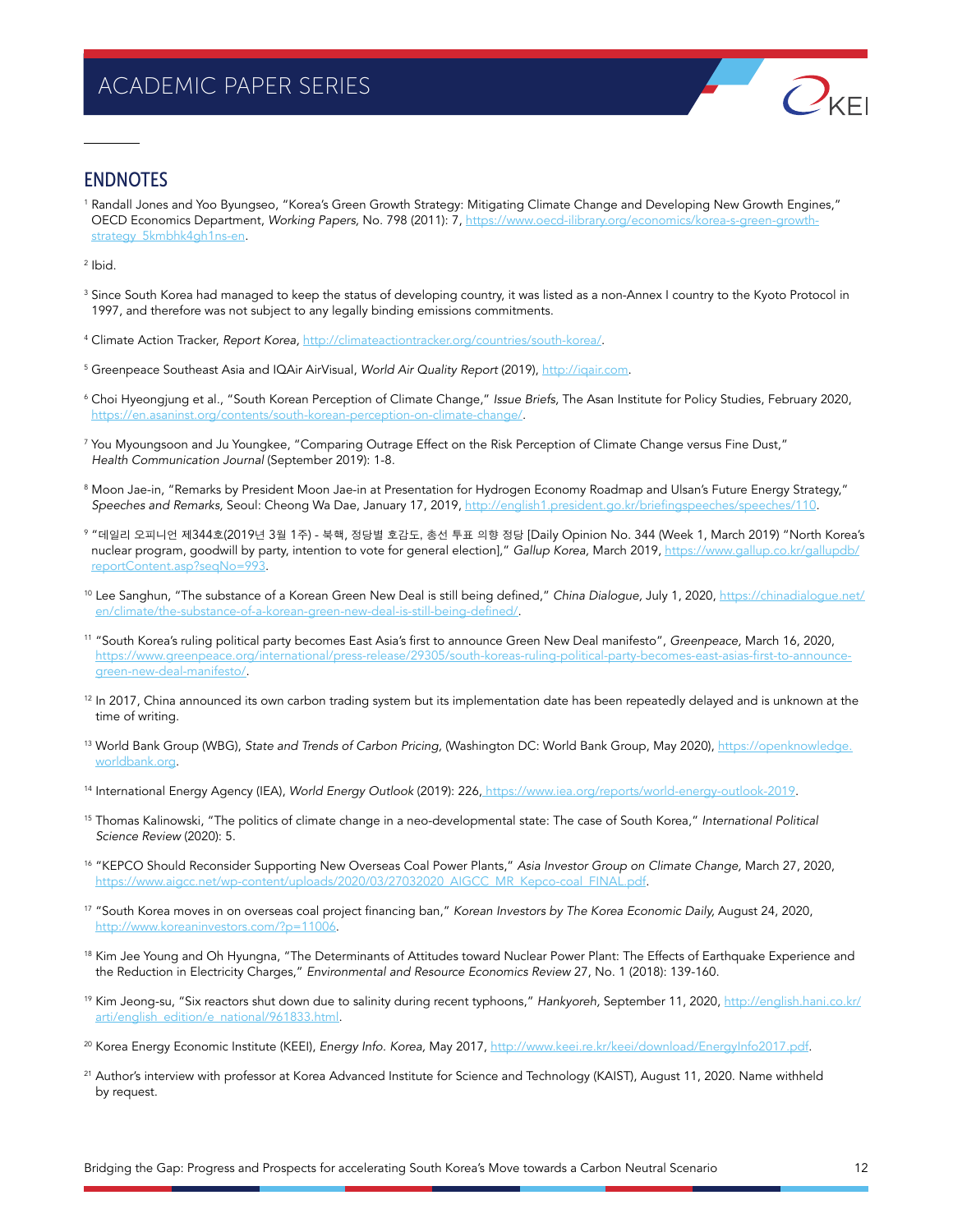

<sup>22</sup> Kim Jee Young and Oh Hyungna, "The Determinants of Attitudes toward Nuclear Power Plant."

- <sup>23</sup> "S. Korea to cut residential electricity bills for July-Aug.," Yonhap, August 7, 2018,<https://en.yna.co.kr/view/AEN20180807001252315>.
- <sup>24</sup> The most recent BPE vows to increase the target for installed green power capacity from 15.1% to 40% by 2034, therefore set to be more ambitious compared to the target of 33% by 2030 of the 8th BPE.
- 25 Martin Junginger, Jaap Koppejan, and Chun Sheng Goh, "Sustainable bioenergy deployment in East and South East Asia: notes on recent trends," Sustainability Science 15, (2020): 1455–1459.
- <sup>26</sup> Kim Soojin and Kim Joojin, "Can Biomass Qualify as Renewable Energy? The State of Biomass Policy in South Korea," Solutions for Our Climate (SFOC), (April, 2020), [http://www.forourclimate.org/research/biomass\\_eng.](http://www.forourclimate.org/research/biomass_eng)
- 27 Bloomberg New Energy Finance, New Energy Outlook 2018, [https://about.bnef.com/new-energy-outlook/.](https://about.bnef.com/new-energy-outlook/)
- 28 Methane has 28 times the global warming potential of carbon dioxide due to its intrinsic higher heat trapping ability in the atmosphere.
- <sup>29</sup> See Paul Balcombe et al., "Characterising the Distribution of Methane and Carbon Dioxide Emissions From the natural Gas Supply Chain," Journal of Cleaner Production 172, (2018): 2019-2032; Paul Balcombe et al., "Methane and CO2 Emissions from the Natural Gas Supply Chain: An Evidence Assessment," Sustainable Gas Institute, White Paper 1, (2015).
- 30 "S Korea to Convert Half of Existing Coal Fleet to Gas," Argus Media, May 11, 2020, [https://www.argusmedia.com/en/news/2104174-s](https://www.argusmedia.com/en/news/2104174-s-korea-to-convert-half-of-existing-coal-fleet-to-gas)[korea-to-convert-half-of-existing-coal-fleet-to-gas](https://www.argusmedia.com/en/news/2104174-s-korea-to-convert-half-of-existing-coal-fleet-to-gas). The summary of the 9th BPE suggests that gas generation capacity will increase by 20.9 GW in 2034, to be outperformed only by renewables in South Korea's overall energy mix.
- <sup>31</sup> BP, Statistical Review of World Energy, 2020: [https://www.bp.com/en/global/corporate/energy-economics/statistical-review-of-world](https://www.bp.com/en/global/corporate/energy-economics/statistical-review-of-world-energy.html)[energy.html](https://www.bp.com/en/global/corporate/energy-economics/statistical-review-of-world-energy.html); GIIGNL Annual Report 2020, [https://giignl.org/sites/default/files/PUBLIC\\_AREA/Publications/giignl\\_-\\_2020\\_annual\\_](https://giignl.org/sites/default/files/PUBLIC_AREA/Publications/giignl_-_2020_annual_report_-_04082020.pdf) report - 04082020.pdf; the BP reports on gas imports passing from 60.2 bcm/y (2018) to 55.6 bcm/y (2019). The GIIGNL reports on gas imports passing from 44 mt/y (2018) to 40.1 mt/y (2019), respectively 59.8 bcm/y (2018) and 54.5 bcm/y (2019). In 2017, South Korea was surpassed by China as the world's second largest importer of LNG.
- 32 Anton Ming-Zhi Gao, Regulating Gas Liberalization: A Comparative Study on Unbundling and Open Access Regimes in the U.S., Europe, Japan, South Korea, and Taiwan (Alphen aan den Rijn: Kluwer Law International, 2010): 237-268.
- 33 Ministry of Trade, Industry and Energy (MOTIE), Republic of Korea, Korea Energy Master Plan: Outlook & Policies to 2035, January 2014, [http://www.motie.go.kr.](http://www.motie.go.kr)
- 34 "South Korean Fuel Switching Hinges on Spot LNG Buying," Argus Media, March 25, 2019, [https://www.argusmedia.com/en/](https://www.argusmedia.com/en/news/1872382-south-korean-fuel-switching-hinges-on-spot-lng-buying) [news/1872382-south-korean-fuel-switching-hinges-on-spot-lng-buying](https://www.argusmedia.com/en/news/1872382-south-korean-fuel-switching-hinges-on-spot-lng-buying).
- 35 Trevor Sikorski, "South Korea Changing Direction," Energy Aspects, September 22, 2017, [https://www.energyaspects.com/publications/](https://www.energyaspects.com/publications/view/2017-09-22-natural-gas-natural-gas-global-lng-south-korea-changing-direction) [view/2017-09-22-natural-gas-natural-gas-global-lng-south-korea-changing-direction](https://www.energyaspects.com/publications/view/2017-09-22-natural-gas-natural-gas-global-lng-south-korea-changing-direction).
- 36 Carbon Tracker & SFOC (2020), Whack-A-Mole: Will South Korea's Coal Power Transition Be Undermined by Overcompensated Gas?, April 21, 2020, [https://carbontracker.org/reports/whack-a-mole/.](https://carbontracker.org/reports/whack-a-mole/)
- <sup>37</sup> By doing so, the South Korean energy framework is now more in line with the recommendations from the High-Level Commission on Carbon Prices related to cost-effectively reducing emissions in light of the COP21 temperature goals. See Simon Nicholas and Tim Buckley, "Briefing Note: South Korea Shifting Further Away from Coal Significant Implications for Australian Coal Exports," Institute for Energy Economics and Financial Analysis, April 2019, [https://ieefa.org/wp-content/uploads/2019/04/South-Korea-Shifting-Further-Away-from-](https://ieefa.org/wp-content/uploads/2019/04/South-Korea-Shifting-Further-Away-from-Coal_April-2019.pdf)[Coal\\_April-2019.pdf;](https://ieefa.org/wp-content/uploads/2019/04/South-Korea-Shifting-Further-Away-from-Coal_April-2019.pdf) High-Level Commission on Carbon Prices, Report of the High-Level Commission on Carbon Prices, (Washington, DC: World Bank, 2017), https://static1.squarespace.com/static/54ff9c5ce4b0a53decccfb4c/t/59244eed17bffc0ac256cf16/1495551740 [CarbonPricing\\_Final\\_May29.pdf.](https://static1.squarespace.com/static/54ff9c5ce4b0a53decccfb4c/t/59244eed17bffc0ac256cf16/1495551740633/CarbonPricing_Final_May29.pdf)
- 38 Jonathan Stern, "International Gas Pricing in Europe and Asia: A Crisis of Fundamentals," Energy Policy 64, (2014): 43-48; Dayong Zhang et al., "Oil Indexation, Market Fundamentals, and Natural Gas Prices: An Investigation of the Asian Premium in Natural Gas Trade," Energy Economics 69, (2018): 33-41.
- 39 Jane Chung, "S. Korea Power Producers Call On Govt to Offset Rising Gas Prices," Reuters, September 29, 2017, [https://www.reuters.com/](https://www.reuters.com/article/southkorea-lng-power/s-korea-power-producers-call-on-govt-to-offset-rising-gas-prices-idUSL4N1LV3EQ) [article/southkorea-lng-power/s-korea-power-producers-call-on-govt-to-offset-rising-gas-prices-idUSL4N1LV3EQ.](https://www.reuters.com/article/southkorea-lng-power/s-korea-power-producers-call-on-govt-to-offset-rising-gas-prices-idUSL4N1LV3EQ)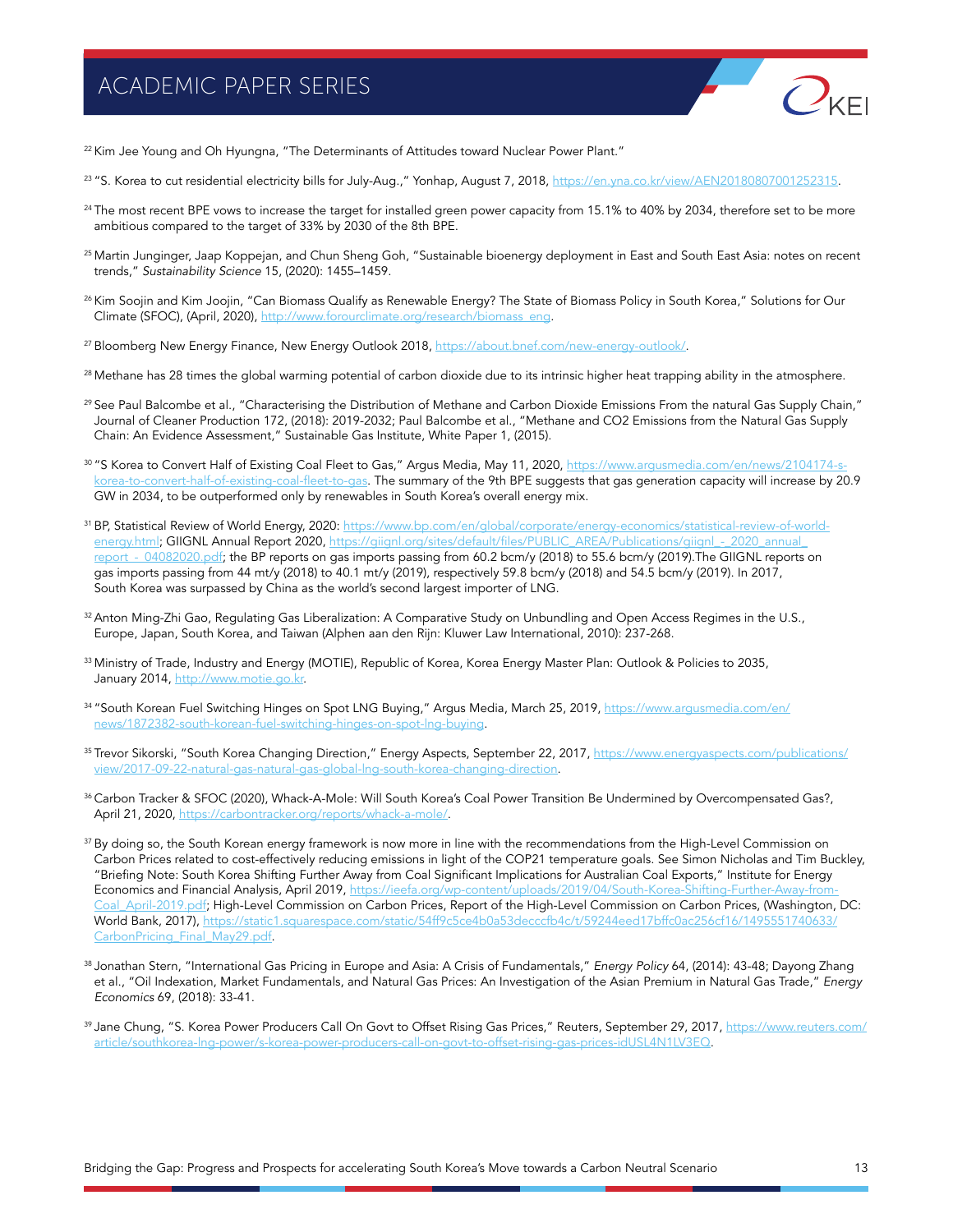

- 40 Trevor Sikorski, "South Korea Changing Direction," Energy Aspects, September 22, 2017, [https://www.oxfordenergy.org/wpcms/wp](https://www.oxfordenergy.org/wpcms/wp-content/uploads/2018/06/South-Koreas-Energy-Policy-Change-and-the-Implications-for-its-LNG-Imports-NG132.pdf)[content/uploads/2018/06/South-Koreas-Energy-Policy-Change-and-the-Implications-for-its-LNG-Imports-NG132.pdf;](https://www.oxfordenergy.org/wpcms/wp-content/uploads/2018/06/South-Koreas-Energy-Policy-Change-and-the-Implications-for-its-LNG-Imports-NG132.pdf) Ben Lefebvre, "South Korea to liberalise LNG imports in 2025," *ICIS,* June 16, 2016, [https://www.icis.com/explore/resources/news/2016/06/16/10008434/south](https://www.icis.com/explore/resources/news/2016/06/16/10008434/south-korea-to-liberalise-lng-imports-in-2025/#:~:text=The%20South%20Korean%20government%20plans,released%20on%20Tuesday%2C%2014%20June)[korea-to-liberalise-lng-imports-in-2025/#:~:text=The%20South%20Korean%20government%20plans,released%20on%20Tuesday%2C%20](https://www.icis.com/explore/resources/news/2016/06/16/10008434/south-korea-to-liberalise-lng-imports-in-2025/#:~:text=The%20South%20Korean%20government%20plans,released%20on%20Tuesday%2C%2014%20June) [14%20June](https://www.icis.com/explore/resources/news/2016/06/16/10008434/south-korea-to-liberalise-lng-imports-in-2025/#:~:text=The%20South%20Korean%20government%20plans,released%20on%20Tuesday%2C%2014%20June).
- 41 "First cargo lifted from Indonesia's Tangguh LNG project," Offshore, July 6, 2009, [https://www.offshore-mag.com/production/](https://www.offshore-mag.com/production/article/16789250/first-cargo-lifted-from-indonesias-tangguh-lng-project) [article/16789250/first-cargo-lifted-from-indonesias-tangguh-lng-project](https://www.offshore-mag.com/production/article/16789250/first-cargo-lifted-from-indonesias-tangguh-lng-project).
- 42 "Santos Agrees to Sell a 25% Interest in Darwin LNG and Bayu-Undan to SK E&S," Europétrole, March 12, 2020, [https://www.euro-petrole.](https://www.euro-petrole.com/santos-agrees-to-sell-a-25-interest-in-darwin-lng-and-bayu-undan-to-sk-es-n-i-20331) [com/santos-agrees-to-sell-a-25-interest-in-darwin-lng-and-bayu-undan-to-sk-es-n-i-20331.](https://www.euro-petrole.com/santos-agrees-to-sell-a-25-interest-in-darwin-lng-and-bayu-undan-to-sk-es-n-i-20331)
- 43 Charles Lee, "KOGAS Adopts New LNG Pricing Method to Try Keep S Korean Utilities Off Imports," S&P Global Platts, January 10, 2020, [https://www.spglobal.com/platts/en/market-insights/latest-news/natural-gas/011020-kogas-adopts-new-lng-pricing-method-to-try-keep-s](https://www.spglobal.com/platts/en/market-insights/latest-news/natural-gas/011020-kogas-adopts-new-lng-pricing-method-to-try-keep-s-korean-utilities-off-imports)[korean-utilities-off-imports](https://www.spglobal.com/platts/en/market-insights/latest-news/natural-gas/011020-kogas-adopts-new-lng-pricing-method-to-try-keep-s-korean-utilities-off-imports).
- 44 Ahn Se Hyun, "Republic of Korea's Energy Security Conundrum: The Problems of Energy Diplomacy Deadlock," *Journal of International and Area Studies* 22, no.2, (2015): 67-87.
- 45 Paik Keun-Wook, "Natural Gas in Korea," in Stern Jonathan Stern (ed.) Natural Gas in Asia (Oxford University Press: Oxford Institute for Energy Studies, 2008), 190-194.
- 46 Agnieszka Ason, Price Reviews and Arbitrations in Asian LNG Markets, Oxford Institute for Energy Studies, NG 144 (April 2019), 3-4.
- 47 Charles Lee, "S. Korea Revises Up LNG Demand Forecasts on Plan to Reduce Coal, Nuclear," S&P Global Platts, April 9, 2018, [https://www.spglobal.com/platts/en/market-insights/latest-news/natural-gas/040918-s-korea-revises-up-lng-demand-forecasts-on-plan](https://www.spglobal.com/platts/en/market-insights/latest-news/natural-gas/040918-s-korea-revises-up-lng-demand-forecasts-on-plan-
to-reduce-coal-nuclear)[to-reduce-coal-nuclear](https://www.spglobal.com/platts/en/market-insights/latest-news/natural-gas/040918-s-korea-revises-up-lng-demand-forecasts-on-plan-
to-reduce-coal-nuclear).
- 48 Jeong Jikhan, "The Obstacles to South Korea's Willingness to Import Shale Gas from the U.S.," IAEE Energy Forum, Fourth Quarterly 2016, 25-26,<https://www.iaee.org/en/publications/newsletterdl.aspx?id=371>
- 49 Paik Keun-Wook, "South Korea's Energy Policy Change and the Implications for its LNG Imports," The Oxford Institute for Energy Studies, NG 132 (2018):17.
- <sup>50</sup>Edward Van Geuns, "Contracts Vs. Regulators: Who Wins," paper presented at the 19th International Conference & Exhibition on Liquified Natural Gas, Shanghai, April 1-5, 2019. In this regard, it should be noted that KOGAS's main long-term gas contracts with Qatar and Oman are set to expire by 2024, which puts increased pressure on South Korea to diversify future contracts.
- 51 International Energy Agency (IEA), Global Gas Security Review 2019 (September 2019), 44-45, [https://www.iea.org/reports/global-gas](https://www.iea.org/reports/global-gas-security-review-2019)[security-review-2019.](https://www.iea.org/reports/global-gas-security-review-2019) It should also be noted that emerging markets in South and Southeast Asia will likely require increasing cargoes and more flexibility from major and traditional Northeast Asia gas markets of Japan and South Korea.
- 52 See "Joint Press Release by the United States of America and the Republic of Korea," The White House, November 8, 2017, [https://www.](https://www.whitehouse.gov/briefings-statements/joint-press-release-united-states-america-republic-korea/) [whitehouse.gov/briefings-statements/joint-press-release-united-states-america-republic-korea/](https://www.whitehouse.gov/briefings-statements/joint-press-release-united-states-america-republic-korea/); "Qatari Emir Tamim bin Hamad Al Thani to Make Official Visit to Korea," Seoul: Cheong Wa Dae, January 22, 2019,<https://english1.president.go.kr/BriefingSpeeches/Briefings/374>; "Results of Korea-Australia Summit on Sidelines of U.N.," General Assembly, Seoul: Cheong Wa Dae, September 24, 2019, [http://overseas.mofa.go.kr/un-en/brd/m\\_4986/view.do?seq=760678&srchFr=&srchTo=&srchWord=&srchTp=&](http://overseas.mofa.go.kr/un-en/brd/m_4986/view.do?seq=760678&srchFr=&srchTo=&srchWord=&srchTp=&
multi_itm_seq=0&itm_seq_1=0&itm_seq_2=0&company_cd=&company_nm=&page=4) [multi\\_itm\\_seq=0&itm\\_seq\\_1=0&itm\\_seq\\_2=0&company\\_cd=&company\\_nm=&page=4.](http://overseas.mofa.go.kr/un-en/brd/m_4986/view.do?seq=760678&srchFr=&srchTo=&srchWord=&srchTp=&
multi_itm_seq=0&itm_seq_1=0&itm_seq_2=0&company_cd=&company_nm=&page=4)
- 53 "Kogas To Receive First Sabine Pass LNG Cargo," Offshore Energy, June 23, 2017, [https://www.offshore-energy.biz/kogas-to-receive-first](https://www.offshore-energy.biz/kogas-to-receive-first-sabine-pass-lng-cargo/#:~:text=South%20Korea’s%20Kogas%20is%20reportedly,under%20a%20long%2Dterm%20contract)[sabine-pass-lng-cargo/#:~:text=South%20Korea's%20Kogas%20is%20reportedly,under%20a%20long%2Dterm%20contract](https://www.offshore-energy.biz/kogas-to-receive-first-sabine-pass-lng-cargo/#:~:text=South%20Korea’s%20Kogas%20is%20reportedly,under%20a%20long%2Dterm%20contract); "South Korea's KOGAS Signs 15-Year Contract with BP to Import U.S. LNG," Reuters, September 24, 2019, [https://www.reuters.com/article/us-southkorea](https://www.reuters.com/article/us-southkorea-kogas-bp-lng/south-koreas-kogas-signs-15-year-contract-with-bp-to-import-us-lng-idUSKBN1W82UD)[kogas-bp-lng/south-koreas-kogas-signs-15-year-contract-with-bp-to-import-us-lng-idUSKBN1W82UD](https://www.reuters.com/article/us-southkorea-kogas-bp-lng/south-koreas-kogas-signs-15-year-contract-with-bp-to-import-us-lng-idUSKBN1W82UD).
- 54 Stephen Stapczynski and Naureen S Malik, "Oil Crash Is a Double-Edged Sword for LNG Projects at Risk," Bloomberg, March 13, 2020, <https://www.bloomberg.com/news/articles/2020-03-13/oil-crash-is-a-double-edged-sword-for-lng-with-projects-at-risk>; Ekaterina Kravtsova and Scott DiSavino, "LNG Investments Vanish in 2020 as Coronavirus Slashes Oil and Gas Prices," *Reuters,* September 9, 2020, [https://](https://www.reuters.com/article/us-lng-exports-investment-analysis-idUSKBN2602PY) [www.reuters.com/article/us-lng-exports-investment-analysis-idUSKBN2602PY](https://www.reuters.com/article/us-lng-exports-investment-analysis-idUSKBN2602PY); James Thornhill, "Australia's \$200 Billion LNG Boom Waylaid by Covid and Cracks," Bloomberg, September 5, 2020, [https://www.bloomberg.com/news/articles/2020-09-04/australia-s-200-billion-lng](https://www.bloomberg.com/news/articles/2020-09-04/australia-s-200-billion-lng-boom-waylaid-by-covid-and-cracks?sref=SamVlrGx)[boom-waylaid-by-covid-and-cracks?sref=SamVlrGx.](https://www.bloomberg.com/news/articles/2020-09-04/australia-s-200-billion-lng-boom-waylaid-by-covid-and-cracks?sref=SamVlrGx)
- 55 U.S. Department of State, "Joint Statement on the 7th U.S.-Republic of Korea Energy Security Dialogue and Track 1.5 Roundtable Discussion," Media Note, August 14, 2020, [https://www.state.gov/joint-statement-on-the-7th-u-s-republic-of-korea-energy-security](https://www.state.gov/joint-statement-on-the-7th-u-s-republic-of-korea-energy-security-dialogue-and-track-1-5-roundtable-discussion/)[dialogue-and-track-1-5-roundtable-discussion/.](https://www.state.gov/joint-statement-on-the-7th-u-s-republic-of-korea-energy-security-dialogue-and-track-1-5-roundtable-discussion/)